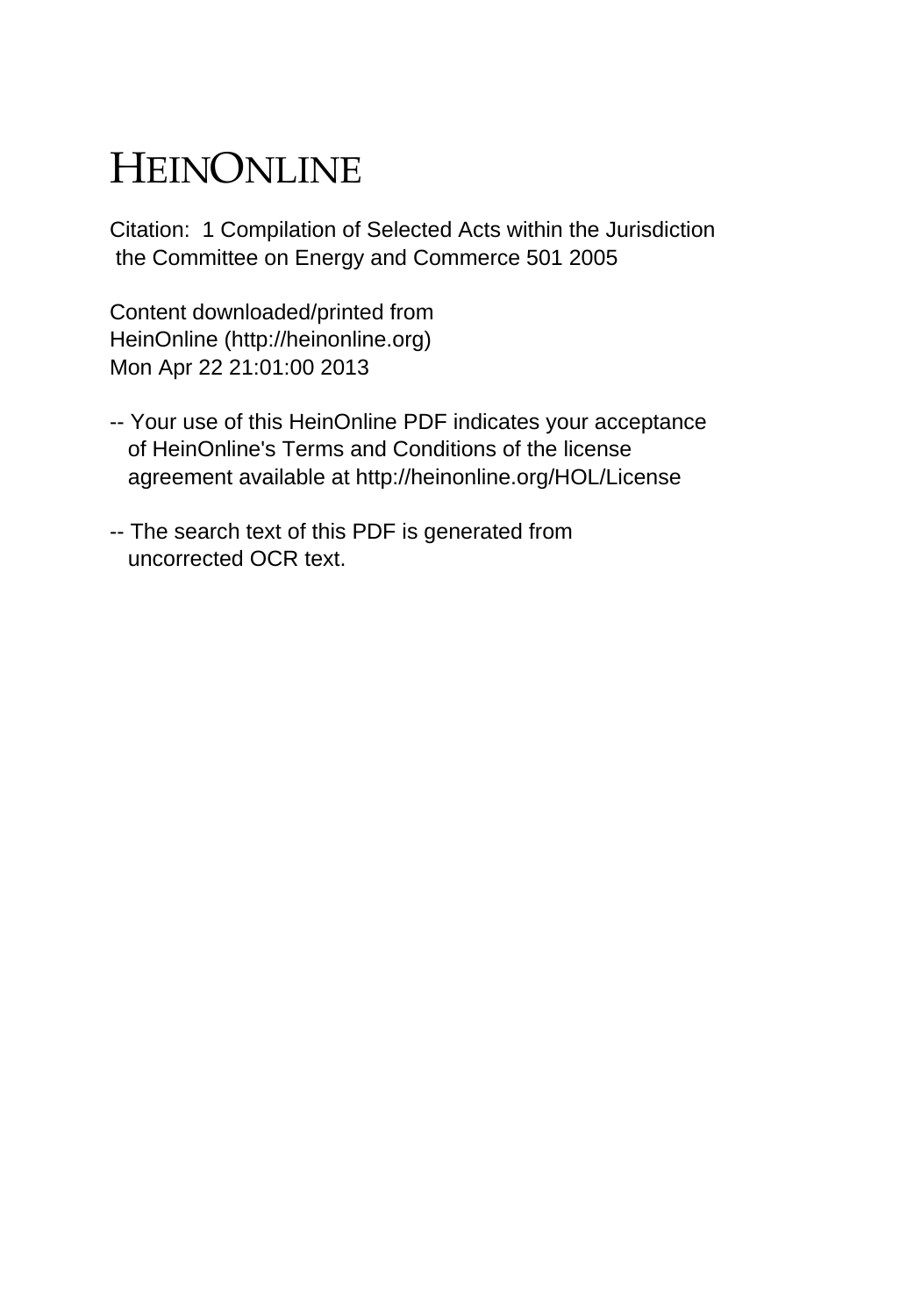## **COMMUNICATIONS ASSISTANCE FOR LAW ENFORCEMENT ACT**

**AN ACT** To amend title **18,** United States Code, to make clear a telecommunications carrier's duty to cooperate in the interception of communications for law enforcement purposes, and for other purposes.

*Be it enacted by the Senate and House of Representatives of the United States of America in Congress assembled,*

# **TITLE I-INTERCEPTION OF DIGITAL AND OTHER COMMUNICATIONS**

#### **SEC. 101. [47 U.S.C. 1001 note] SHORT TITLE.**

This title may be cited as the "Communications Assistance for Law Enforcement Act".

**SEC.** 102. [47 **U.S.C. 1001] DEFINITIONS.**

For purposes of this title-

**(1)** The terms defined in section **2510** of title **18,** United States Code, have, respectively, the meanings stated in that section.

(2) The term "call-identifying information" means dialing or signaling information that identifies the origin, direction, destination, or termination of each communication generated or received **by** a subscriber **by** means of any equipment, facility, or service of a telecommunications carrier.

**(3)** The term "Commission" means the Federal Communications .Commission.

(4) The term "electronic messaging services" means software-based services that enable the sharing of data, images, sound, writing, or other information among computing devices controlled **by** the senders or recipients of the messages.

**(5)** The term "government" means the government of the United States and any agency or instrumentality thereof, the District of Columbia, any commonwealth, territory, or possession of the United States, and any State or political subdivision thereof authorized **by** law to conduct electronic surveillance.

**(6)** The term "information services"-

**(A)** means the offering of a capability for generating, acquiring, storing, transforming, processing, retrieving, utilizing, or making available information via telecommunications; and

 $(B)$  includes—

(i) a service that permits a customer to retrieve stored information from, or file information for storage in, information storage facilities;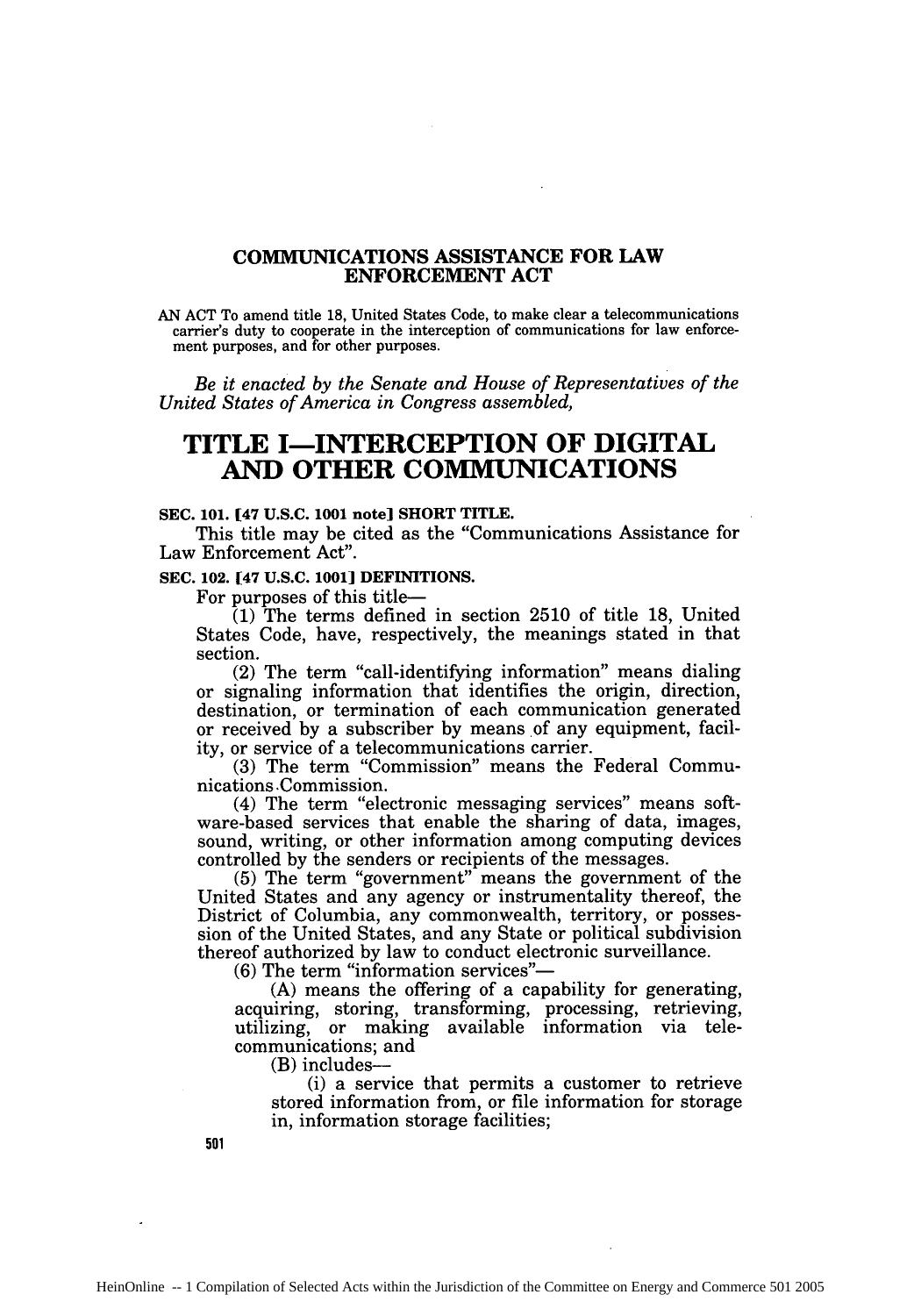(ii) electronic publishing; and

(iii) electronic messaging services; but

(C) does not include any capability for a telecommunications carrier's internal management, control, or operation of its telecommunications network.

(7) The term "telecommunications support services" means a product, software, or service used by a telecommunications carrier for the internal signaling or switching functions of its telecommunications network.

(8) The term "telecommunications carrier"-

(A) means a person or entity engaged in the transmission or switching of wire or electronic communications as a common carrier for hire; and

(B) includes-

(i) a person or entity engaged in providing commercial mobile service (as defined in section 332(d) of the Communications Act of 1934  $(47 \text{ U.S.C. } 332(\text{d})))$ : or

(ii) a person or entity engaged in providing wire or electronic communication switching or transmission service to the extent that the Commission finds that such service is a replacement for a substantial portion of the local telephone exchange service and that it is in the public interest to deem such a person or entity to be a telecommunications carrier for purposes of this title; but

(C) does not include-

(i) persons or entities insofar as they are engaged in providing information services; and

(ii) any class or category of telecommunications carriers that the Commission exempts by rule after consultation with the Attorney General.

## **SEC. 103. [47 U.S.C. 10021 ASSISTANCE CAPABILITY REQUIREMENTS.**

(a) CAPABILITY REQUIREMENTS.-Except as provided in subsections (b), (c), and (d) of this section and sections 108(a) and 109(b) and (d), a telecommunications carrier shall ensure that its equipment, facilities, or services that provide a customer or subscriber with the ability to originate, terminate, or direct communications are capable of-

**(1)** expeditiously isolating and enabling the government, pursuant to a court order or other lawful authorization, to intercept, to the exclusion of any other communications, all wire and electronic communications carried by the carrier within a service area to or from equipment, facilities, or services of a subscriber of such carrier concurrently with their transmission to or from the subscriber's equipment, facility, or service, or at such later time as may be acceptable to the government;

(2) expeditiously isolating and enabling the government, pursuant to a court order or other lawful authorization, to access call-identifying information that is reasonably available to the carrier-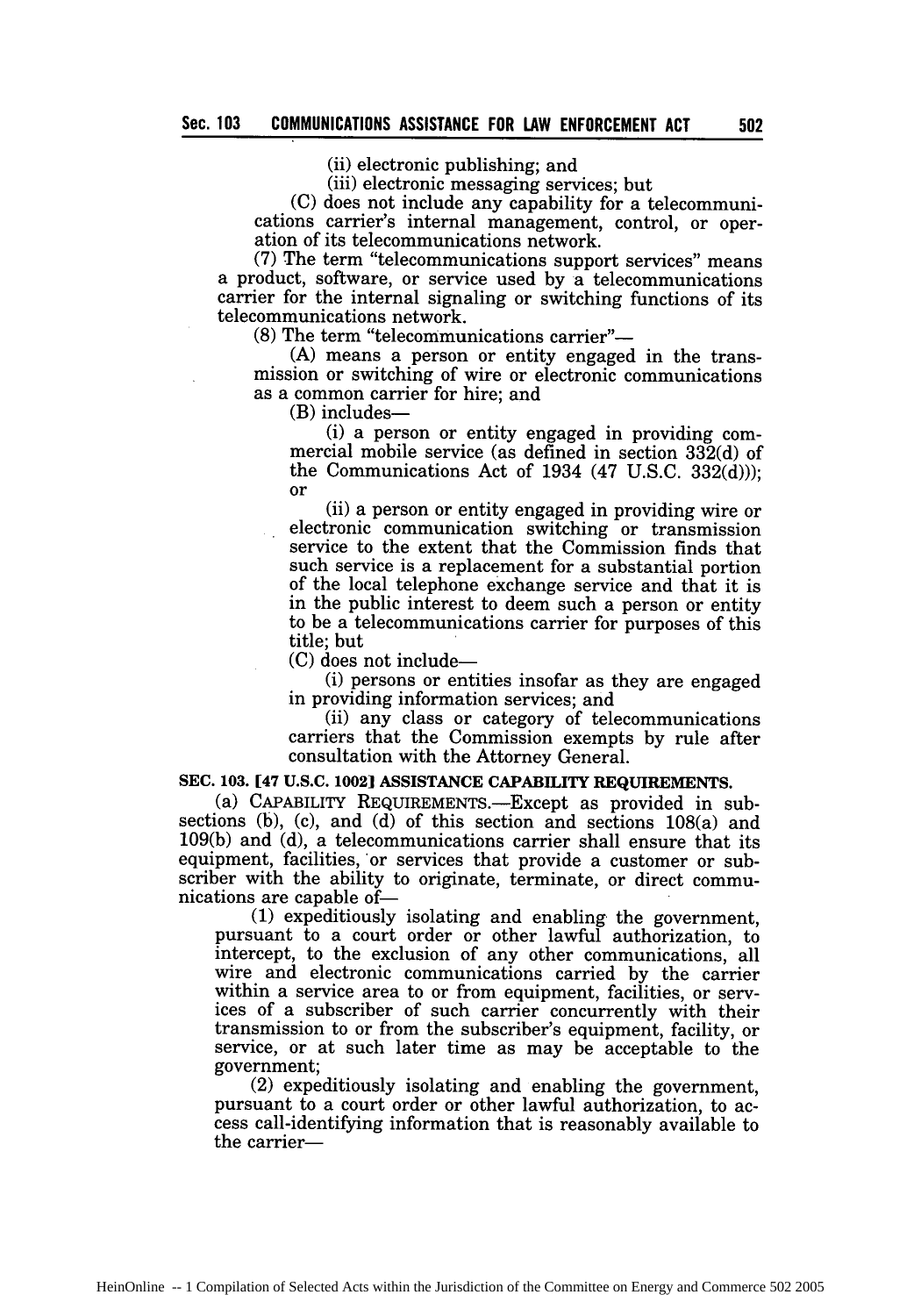(A) before, during, or immediately after the transmission of a wire or electronic communication (or at such later time as may be acceptable to the government); and

(B) in a manner that allows it to be associated with the communication to which it pertains,

except that, with regard to information acquired solely pursuant to the authority for pen registers and trap and trace devices (as defined in section 3127 of title 18, United States Code), such call-identifying information shall not include any information that may disclose the physical location of the subscriber (except to the extent that the location may be determined from the telephone number);

(3) delivering intercepted communications and call-identifying information to the government, pursuant to a court order or other lawful authorization, in a format such that they may be transmitted by means of equipment, facilities, or services procured by the government to a location other than the premises of the carrier; and

(4) facilitating authorized communications interceptions and access to call-identifying information unobtrusively and with a minimum of interference with any subscriber's telecommunications service and in a manner that protects-

(A) the privacy and security of communications and call-identifying information not authorized to be intercepted; and

(B) information regarding the government's interception of communications and access to call-identifying information.

(b) LIMITATIONS.-

(1) DESIGN OF FEATURES AND SYSTEMS CONFIGURATIONS.- This title does not authorize any law enforcement agency or officer-

(A) to require any specific design of equipment, facilities, services, features, or system configurations to be adopted by any provider of a wire or electronic communication service, any manufacturer of telecommunications equipment, or any provider of telecommunications support services; or

(B) to prohibit the adoption of any equipment, facility, service, or feature by any provider of a wire or electronic communication service, any manufacturer of telecommunications equipment, or any provider of telecommunications support services.

(2) INFORMATION SERVICES; PRIVATE NETWORKS AND INTER-CONNECTION SERVICES AND FACILITIES.-The requirements of subsection (a) do not apply to-

(A) information services; or

(B) equipment, facilities, or services that support the transport or switching of communications for private networks or for the sole purpose of interconnecting telecommunications carriers.

(3) ENCRYPTION.-A telecommunications carrier shall not be responsible for decrypting, or ensuring the government's ability to decrypt, any communication encrypted by a sub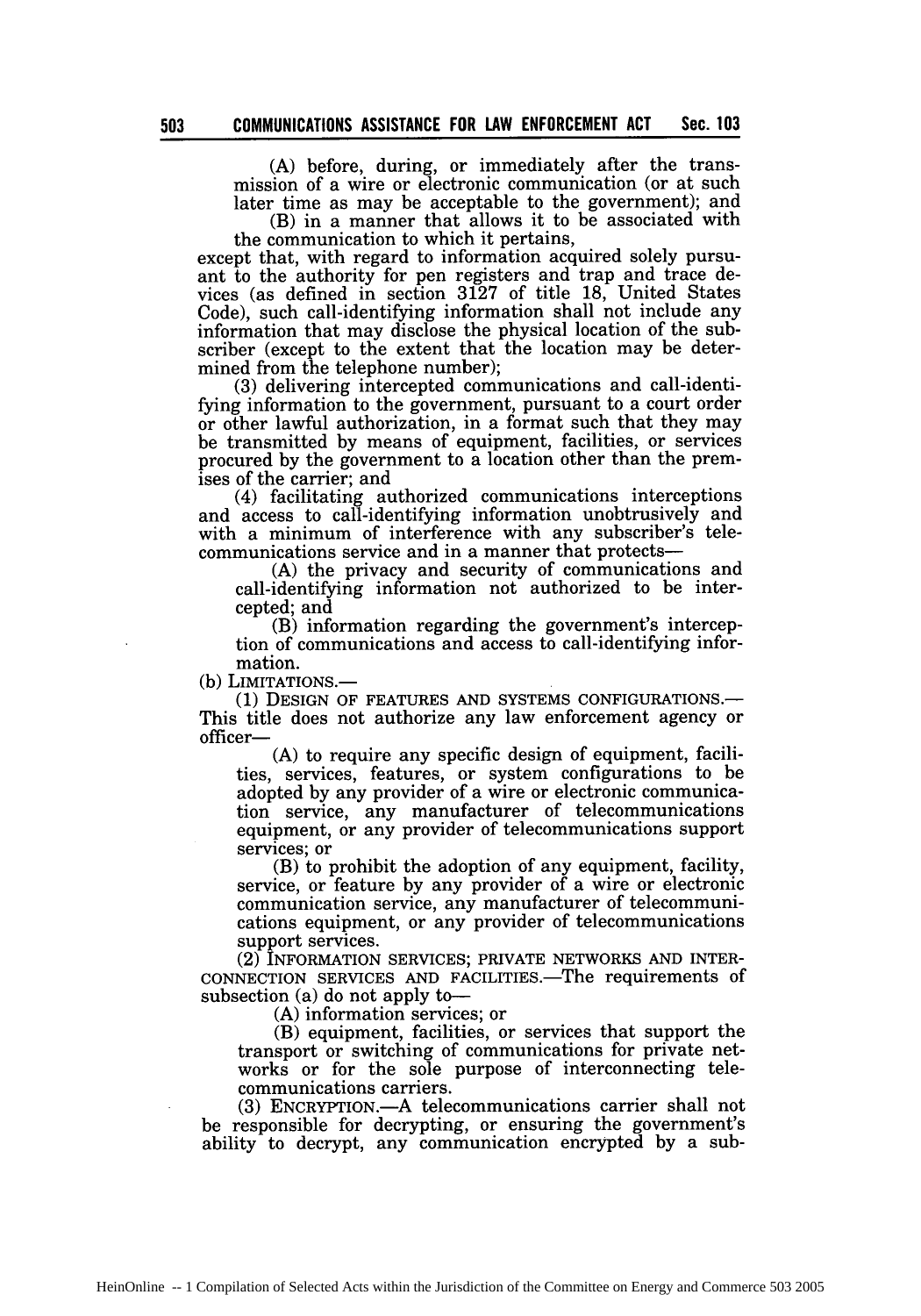scriber or customer, unless the encryption was provided by the carrier and the carrier possesses the information necessary to decrypt the communication.

(c) EMERGENCY OR EXIGENT CIRCUMSTANCES.—In emergency or exigent circumstances (including those described in sections 2518  $(7)$  or  $(11)(b)$  and 3125 of title 18, United States Code, and section 1805(e) of title 50 of such Code), a carrier at its discretion may comply with subsection (a)(3) by allowing monitoring at its premises if that is the only means of accomplishing the interception or access.

(d) MOBILE SERVICE ASSISTANCE REQUIREMENTS.--- A telecommunications carrier that is a provider of commercial mobile service (as defined in section 332(d) of the Communications Act of 1934) offering a feature or service that allows subscribers to redirect, hand off, or assign their wire or electronic communications to another service area or another service provider or to utilize facilities in another service area or of another service provider shall ensure that, when the carrier that had been providing assistance for the interception of wire or electronic communications or access to call-identifying information pursuant to a court order or lawful authorization no longer has access to the content of such communications or call-identifying information within the service area in which interception has been occurring as a result of the subscriber's use of such a feature or service, information is made available to the government (before, during, or immediately after the transfer of such communications) identifying the provider of a wire or electronic communication service that has acquired access to the communications.

#### **SEC. 104.** [47 **U.S.C. 1003] NOTICES OF CAPACITY REQUIREMENTS.**

(a) NOTICES OF MAXIMUM AND ACTUAL CAPACITY REQUIRE-MENTS.-

(1) IN GENERAL.-Not later than 1 year after the date of enactment of this title, after consulting with State and local law enforcement agencies, telecommunications carriers, providers of telecommunications support services, and manufacturers of telecommunications equipment, and after notice and comment, the Attorney General shall publish in the Federal Register and provide to appropriate telecommunications industry associations and standard-setting organizations-

(A) notice of the actual number of communication interceptions, pen registers, and trap and trace devices, representing a portion of the maximum capacity set forth under subparagraph (B), that the Attorney General estimates that government agencies authorized to conduct electronic surveillance may conduct and use simultaneously by the date that is 4 years after the date of enactment of this title; and

(B) notice of the maximum capacity required to accommodate all of the communication interceptions, pen registers, and trap and trace devices that the Attorney General estimates that government agencies authorized to conduct electronic surveillance may conduct and use simulta-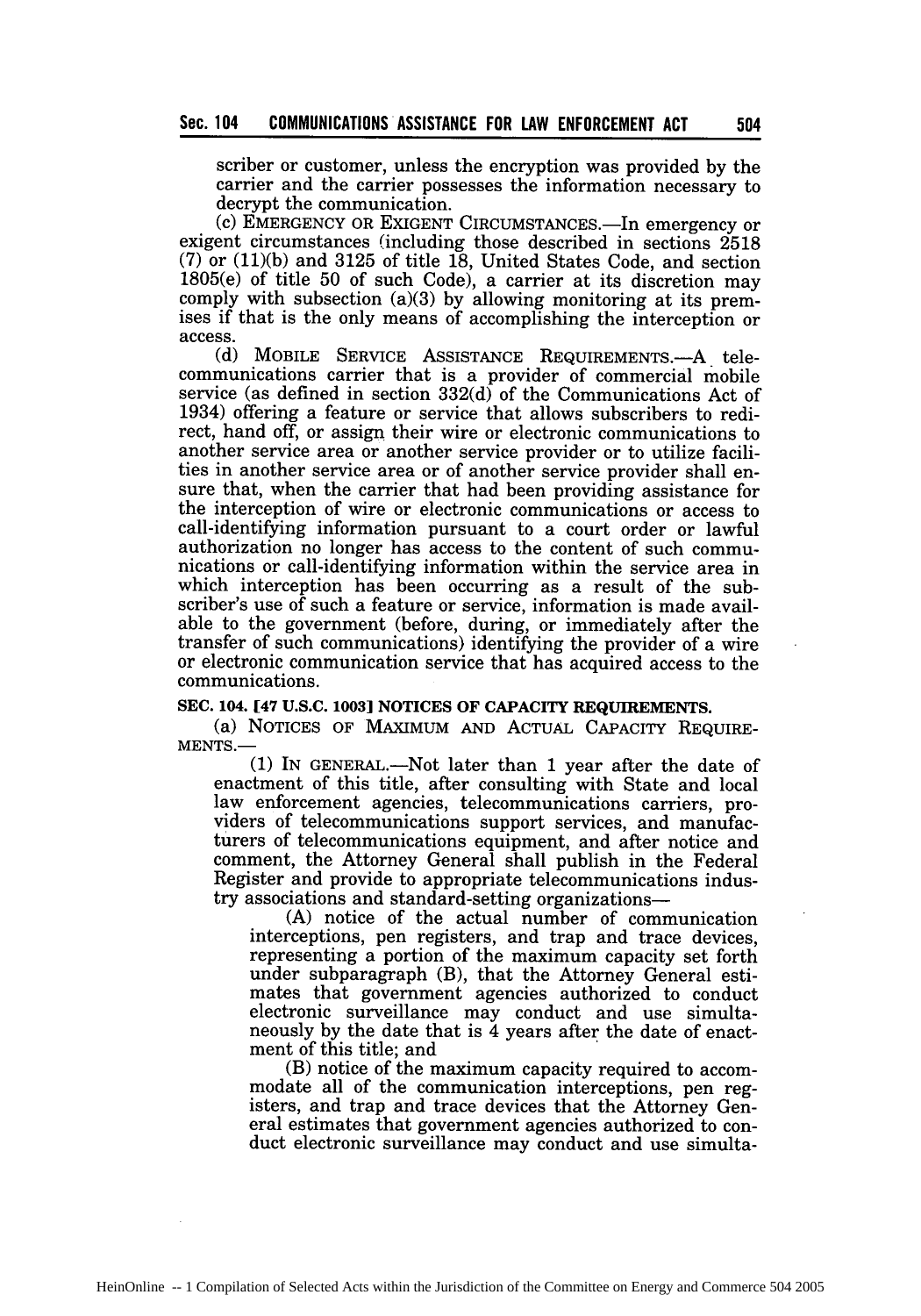neously after the date that is 4 years after the date of enactment of this title.

(2) BASIS OF NOTICES.—The notices issued under paragraph (1)-

(A) may be based upon the type of equipment, type of service, number of subscribers, type or size or 1 carrier, nature of service area, or any other measure; and

(B) shall identify, to the maximum extent practicable, the capacity required at specific geographic locations.

(b) COMPLIANCE WITH CAPACITY NOTICES.-

(1) INITIAL CAPACITY.-Within 3 years after the publication by the Attorney General of a notice of capacity requirements or within 4 years after the date of enactment of this title, whichever is longer, a telecommunications carrier shall, subject to subsection (e), ensure that its systems are capable of-

(A) accommodating simultaneously the number of interceptions, pen registers, and trap and trace devices set forth in the notice under subsection  $(a)(1)(A)$ ; and

(B) expanding to the maximum capacity set forth in the notice under subsection  $(a)(1)(B)$ .

(2) EXPANSION TO MAXIMUM CAPACITY.—After the date described in paragraph (1), a telecommunications carrier shall, subject to subsection (e), ensure that it can accommodate expeditiously any increase in the actual number of communication interceptions, pen registers, and trap and trace devices that authorized agencies may seek to conduct and use, up to the maximum capacity requirement set forth in the notice under subsection  $(a)(1)(B)$ .

(c) NOTICES OF INCREASED MAXIMUM CAPACITY REQUIRE-MENTS.-

(1) NOTICE.-The Attorney General shall periodically publish in the Federal Register, after notice and comment, notice of any necessary increases in the maximum capacity requirement set forth in the notice under subsection  $(a)(1)(B)$ .

(2) COMPLIANCE.-Within 3 years after notice of increased maximum capacity requirements is published under paragraph (1), or within such longer time period as the Attorney General may specify, a telecommunications carrier shall, subject to subsection (e), ensure that its systems are capable of expanding to the increased maximum capacity set forth in the notice.

(d) CARRIER STATEMENT.—Within 180 days after the publication by the Attorney General of a notice of capacity requirements pursuant to subsection (a) or (c), a telecommunications carrier shall submit to the Attorney General a statement identifying any of its systems or services that do not have the capacity to accommodate simultaneously the number of interceptions, pen registers, and trap and trace devices set forth in the notice under such subsection.

(e) REIMBURSEMENT REQUIRED FOR COMPLIANCE.-The Attorney General shall review the statements submitted under subsection (d) and may, subject to the availability of appropriations, agree to reimburse a telecommunications carrier for costs directly associated with modifications to attain such capacity requirement

**<sup>&#</sup>x27;So** in law. Probably should read "of'.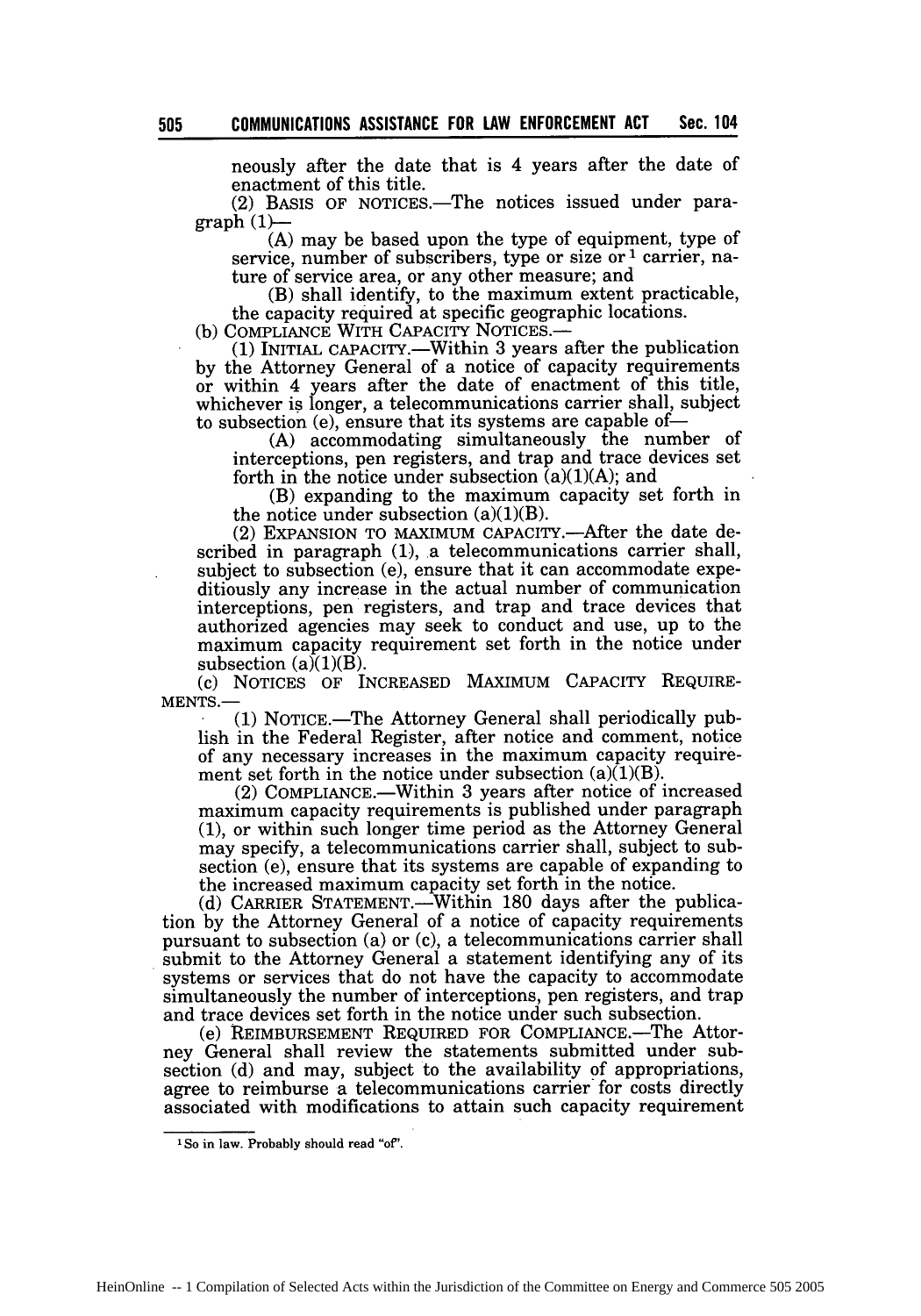that are determined to be reasonable in accordance with section 109(e). Until the Attorney General agrees to reimburse such carrier for such modification, such carrier shall be considered to be in compliance with the capacity notices under subsection (a) or (c).

## **SEC. 105. [47 U.S.C. 1004] SYSTEMS SECURITY AND INTEGRITY.**

**<sup>A</sup>**telecommunications carrier shall ensure that any intercep- tion of communications or access to call-identifying information effected within its switching premises can be activated only in accordance with a court order or other lawful authorization and with the affirmative intervention of an individual officer or employee of the carrier acting in accordance with regulations pre- scribed **by** the Commission.

#### SEC. 106. [47 U.S.C. 1005] COOPERATION OF EQUIPMENT MANUFAC **TURERS AND PROVIDERS OF TELECOMMUNICATIONS SUPPORT SERVICES.**

(a) **CONSULTATION.-A** telecommunications carrier shall consult, as necessary, in a timely fashion with manufacturers of its telecommunications transmission and switching equipment and its providers of telecommunications support services for the purpose of ensuring that current and planned equipment, facilities, and services comply with the capability requirements of section **103** and the capacity requirements identified **by** the Attorney General under section 104.

**(b)** COOPERATION.-Subject to sections 104(e), 108(a), and 109 (b) and (d), a manufacturer of telecommunications transmission or switching equipment and a provider of telecommunications support services shall, on a reasonably timely basis and at a reasonable charge, make available to the telecommunications carriers using its equipment, facilities, or services such features or modifications as are necessary to permit such carriers to comply with the capability requirements of section 103 and the capacity requirements identified by the Attorney General under section 104.

#### **SEC. 107. [47 U.S.C. 1006] TECHNICAL REQUIREMENTS AND STAND-ARDS; EXTENSION OF COMPLIANCE DATE.**

(a) SAFE HARBOR.-

**(1)** CONSULTATION.-To ensure the efficient and industry- wide implementation of the assistance capability requirements under section 103, the Attorney General, in coordination with other Federal, State, and local law enforcement agencies, shall organizations of the telecommunications industry, with rep-<br>resentatives of users of telecommunications equipment, facilities, and services, and with State utility commissions.

(2) COMPLIANCE UNDER ACCEPTED STANDARDS.—A telecommunications carrier shall be found to be in compliance with the assistance capability requirements under section 103, and a manufacturer of telecommunications transmission or switchservices shall be found to be in compliance with section 106, if the carrier, manufacturer, or support service provider is in compliance with publicly available technical requirements or standards adopted by an industry association or standard-set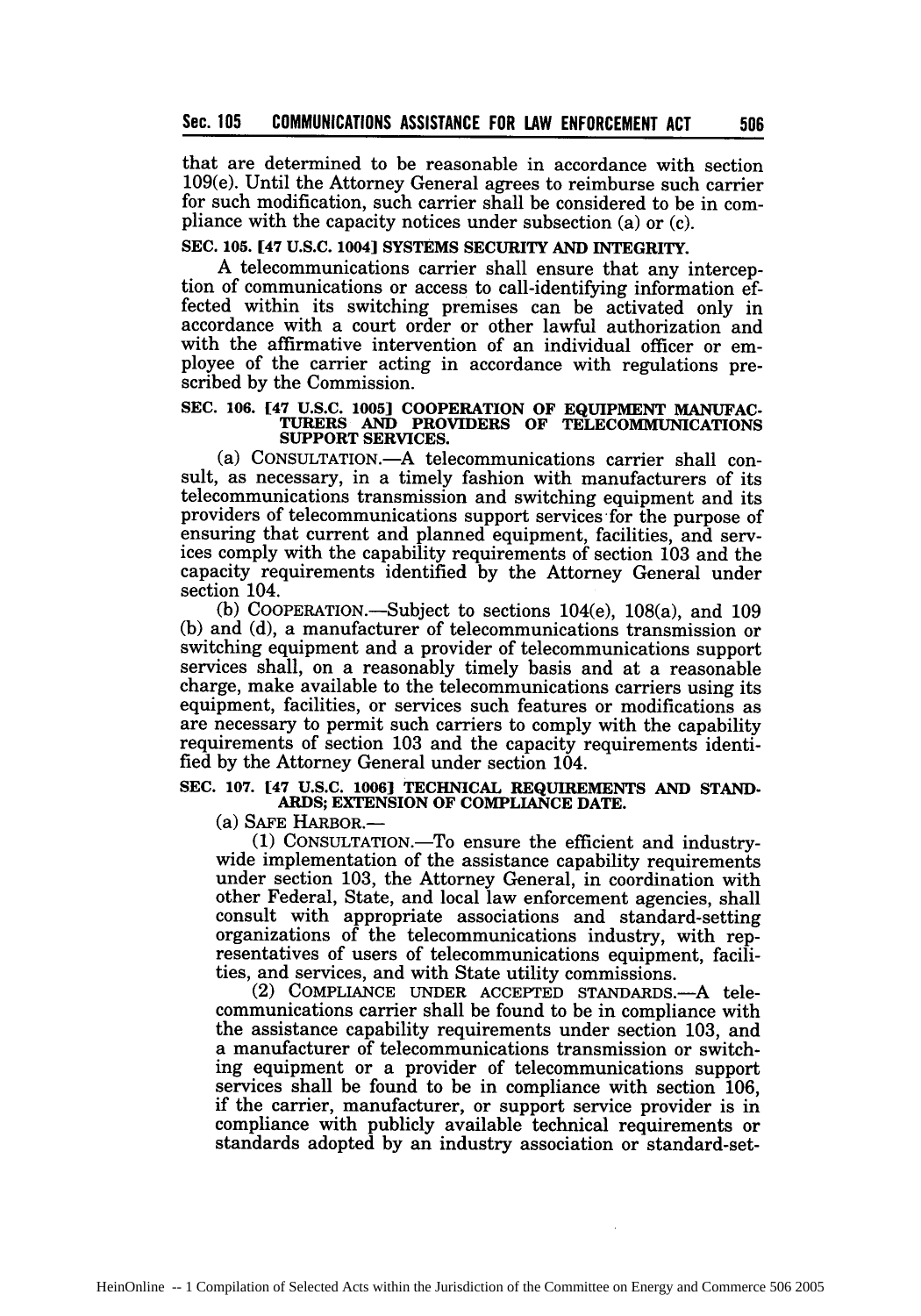ting organization, or by the Commission under subsection (b), to meet the requirements of section 103.

(3) ABSENCE OF STANDARDS.—The absence of technical requirements or standards for implementing the assistance capability requirements of section 103 shall not-

(A) preclude a telecommunications carrier, manufacturer, or telecommunications support services provider from deploying a technology or service; or

(B) relieve a carrier, manufacturer, or telecommunications support services provider of the obligations imposed by section 103 or 106, as applicable.

(b) COMMISSION AUTHORITY.—If industry associations or standard-setting organizations fail to issue technical requirements or standards or if a Government agency or any other person believes that such requirements or standards are deficient, the agency or person may petition the Commission to establish, by rule, technical requirements or standards that-

**(1)** meet the assistance capability requirements of section 103 by cost-effective methods;

(2) protect the privacy and security of communications not

 $(3)$  minimize the cost of such compliance on residential ratepayers;

(4) serve the policy of the United States to encourage the provision of new technologies and services to the public; and

(5) provide a reasonable time and conditions for compliance with and the transition to any new standard, including defining the obligations of telecommunications carriers under section 103 during any transition period.

(c) EXTENSION OF COMPLIANCE DATE FOR EQUIPMENT, FACILI-TIES, AND SERVICES.-

(1) PETITION.—A telecommunications carrier proposing to install or deploy, or having installed or deployed, any equipment, facility, or service prior to the effective date of section 103 may petition the Commission for 1 or more extensions of the deadline for complying with the assistance capability requirements under section 103.

(2) GROUNDS FOR EXTENSION.-The Commission may, after consultation with the Attorney General, grant an extension under this subsection, if the Commission determines that compliance with the assistance capability requirements under section 103 is not reasonably achievable through application of technology available within the compliance period.

(3) LENGTH OF EXTENSION.-An extension under this subsection shall extend for no longer than the earlier of-

(A) the date determined by the Commission as necessary for the carrier to comply with the assistance capability requirements under section 103; or

(B) the date that is 2 years after the date on which the extension is granted.

(4) APPLICABILITY OF EXTENSION.-An extension under this subsection shall apply to only that part of the carrier's business on which the new equipment, facility, or service is used.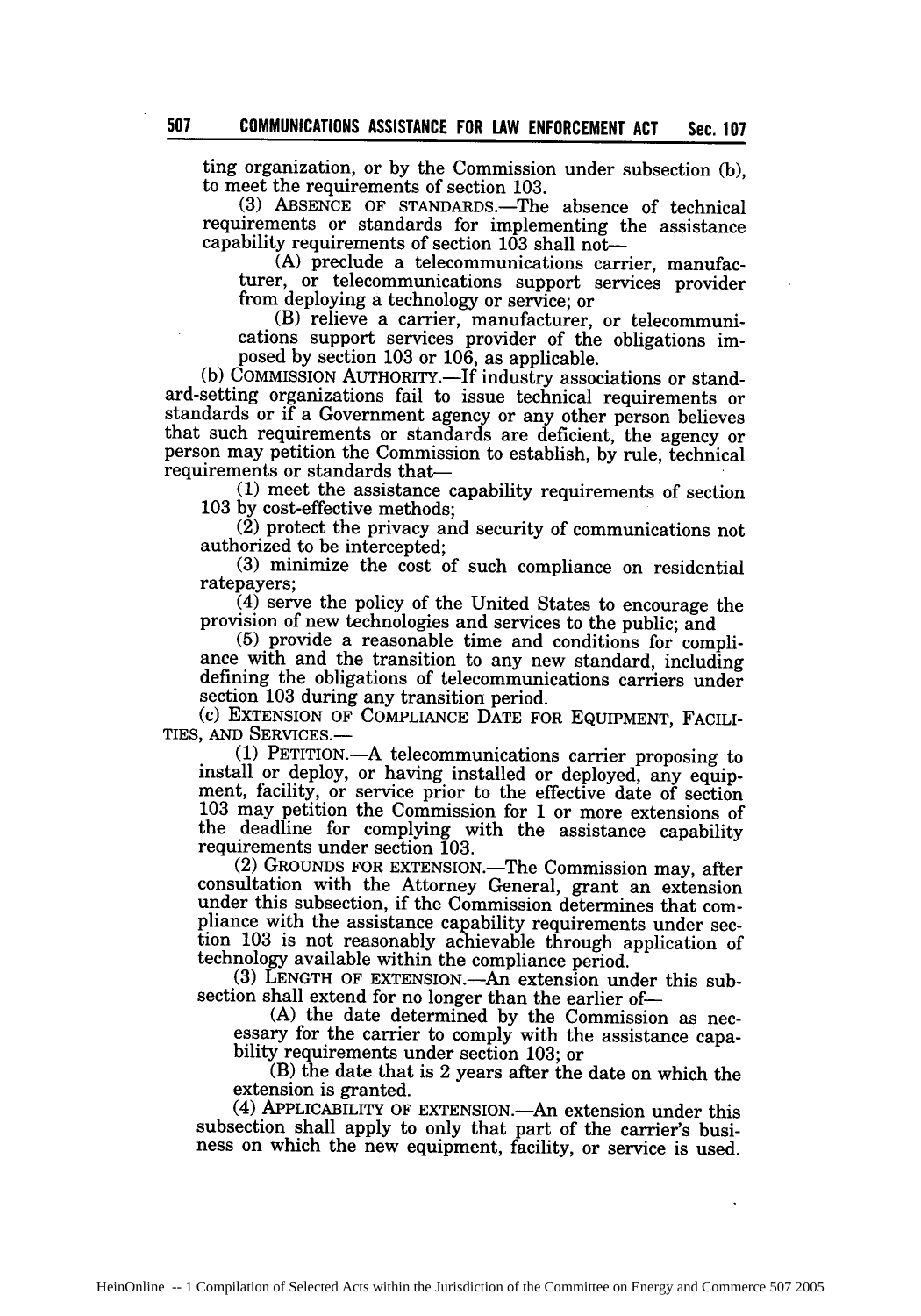#### **SEC. 108. [47 U.S.C. 1007] ENFORCEMENT** ORDERS.

(a) GROUNDS FOR **ISSUANCE.-A** court shall issue an order enforcing this title under section **2522** of title **18,** United States Code, only if the court finds that—

**(1)** alternative technologies or capabilities or the facilities of another carrier are not reasonably available to law enforcement for implementing the interception of communications or access to call-identifying information; and

(2) compliance with the requirements of this title is reasonably achievable through the application of available technology to the equipment, facility, or service at issue or would have been reasonably achievable if timely action had been taken.

(b) TIME FOR COMPLIANCE.—Upon issuing an order enforcing this title, the court shall specify a reasonable time and conditions for complying with its order, considering the good faith efforts to comply in a timely manner, any effect on the carrier's, manufacturer's, or service provider's ability to continue to do business, the degree of culpability or delay in undertaking efforts to comply, and such other matters as justice may require.

(c) LIMITATIONS.-An order enforcing this title may not-

**(1)** require a telecommunications carrier to meet the Government's demand for interception of communications and acquisition of call-identifying information to any extent in excess of the capacity for which the Attorney General has agreed to reimburse such carrier;

(2) require any telecommunications carrier to comply with assistance capability requirement **I** of section 103 if the Commission has determined (pursuant to section 109(b)(1)) that compliance is not reasonably achievable, unless the Attorney General has agreed (pursuant to section  $109(b)(2)$ ) to pay the costs described in section  $109(b)(2)(A)$ ; or

(3) require a telecommunications carrier to modify, for the purpose of complying with the assistance capability requirements of section 103, any equipment, facility, or service deployed on or before January 1, 1995, unless-

(A) the Attorney General has agreed to pay the telecommunications carrier for all reasonable costs directly associated with modifications necessary to bring the equipment, facility, or service into compliance with those requirements; or

(B) the equipment; facility, or service has been replaced or significantly upgraded or otherwise undergoes major modification.

## **SEC. 109. [47 U.S.C. 1008] PAYMENT OF COSTS OF TELECOMMUNI-CATIONS CARRIERS TO COMPLY WITH CAPABILITY REQUIREMENTS.**

(a) **EQUIPMENT,** FACILITIES, AND SERVICES DEPLOYED **ON** OR BEFORE JANUARY 1, 1995.—The Attorney General may, subject to the availability of appropriations, agree to pay telecommunications carriers for all reasonable costs directly associated with the modifications performed by carriers in connection with equipment, facili-

**<sup>&#</sup>x27;** So in law. Probably should read "requirements".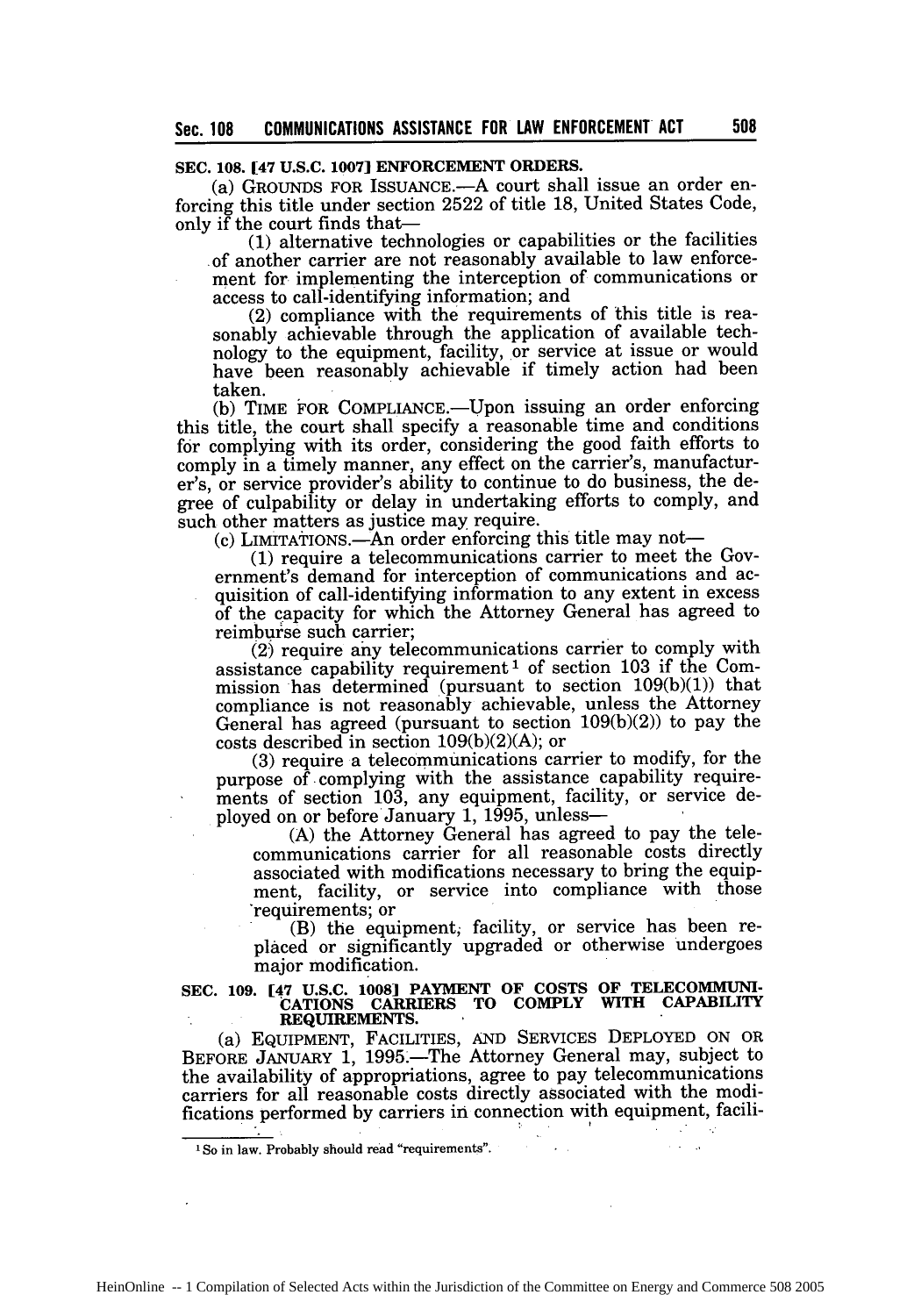ties, and services installed or deployed on or before January 1, 1995, to establish the capabilities necessary to comply with section 103.

(b) EQUIPMENT, FACILITIES, **AND** SERVICES DEPLOYED AFTER JANUARY 1, 1995.-

(1) DETERMINATIONS OF REASONABLY ACHIEVABLE.-The Commission, on petition from a telecommunications carrier or any other interested person, and after notice to the Attorney General, shall determine whether compliance with the assistachievable with respect to any equipment, facility, or service installed or deployed after January 1, 1995. The Commission shall make such determination within 1 year after the date such petition is filed. In making such determination, the Commission shall determine whether compliance would impose sig- nificant difficulty or expense on the carrier or on the users of the carrier's systems and shall consider the following factors:

(A) The effect on public safety and national security.<br>(B) The effect on rates for basic residential telephone service.

(C) The need to protect the privacy and security of

(D) The need to achieve the capability assistance requirements of section 103 by cost-effective methods.

(E) The effect on the nature and cost of the equipment, facility, or service at issue.

 $(F)$  The effect on the operation of the equipment, facility, or service at issue.

(G) The policy of the United States to encourage the provision of new technologies and services to the public. (H) The financial resources of the telecommunications

carrier.

(I) The effect on competition in the provision of telecommunications services.

(J) The extent to which the design and development of the equipment, facility, or service was initiated before January 1, 1995.

(K) Such other factors as the Commission determines are appropriate.

(2) COMPENSATION.-If compliance with the assistance capability requirements of section 103 is not reasonably achievable with respect to equipment, facilities, or services deployed after January 1, 1995-

(A) the Attorney General, on application of a telecommunications carrier, may agree, subject to the availability of appropriations, to pay the telecommunications carrier for the additional reasonable costs of making compliance with such assistance capability requirements reasonably achievable; and

(B) if the Attorney General does not agree to pay such costs, the telecommunications carrier shall be deemed to

(c) ALLOCATION OF FUNDS FOR PAYMENT.-The Attorney General shall allocate funds appropriated to carry out this title in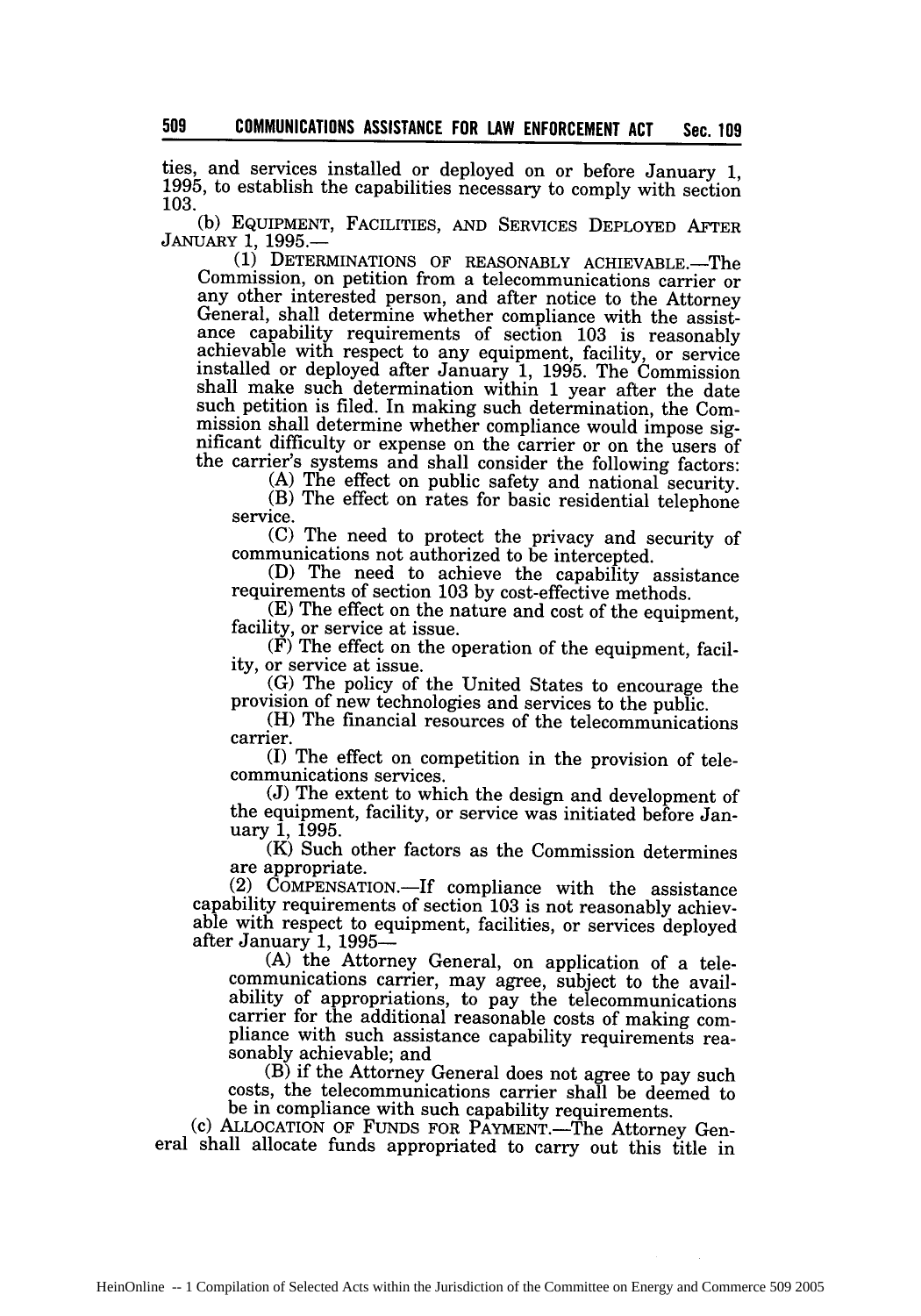accordance with law enforcement priorities determined by the Attorney General.

(d) FAILURE To MAKE PAYMENT WITH RESPECT To EQUIPMENT, FACILITIES, AND SERVICES DEPLOYED ON OR BEFORE JANUARY 1, 1995.-If a carrier has requested payment in accordance with procedures promulgated pursuant to subsection (e), and the Attorney General has not agreed to pay the telecommunications carrier for all reasonable costs directly associated with modifications necessary to bring any equipment, facility, or service deployed on or before January 1, 1995, into compliance with the assistance capability requirements of section 103, such equipment, facility, or service shall be considered to be in compliance with the assistance capability requirements of section 103 until the equipment, facility, or service is replaced or significantly upgraded or otherwise undergoes major modification.

(e) COST CONTROL REGULATIONS.-

(1) IN GENERAL.-The Attorney General shall, after notice and comment, establish regulations necessary to effectuate timely and cost-efficient payment to telecommunications carriers under this title, under chapters 119 and 121 of title 18, United States Code, and under the Foreign Intelligence Surveillance Act of 1978 (50 U.S.C. 1801 et seq.).

(2) CONTENTS OF REGULATIONS.-The Attorney General, after consultation with the Commission, shall prescribe regulations for purposes of determining reasonable costs under this title. Such regulations shall seek to minimize the cost to the Federal Government and shall-

 $(A)$  permit recovery from the Federal Government of-

(i) the direct costs of developing the modifications described in subsection (a), of providing the capabilities requested under subsection (b)(2), or of providing the capacities requested under section 104(e), but only to the extent that such costs have not been recovered from any other governmental or nongovernmental entity;

(ii) the costs of training personnel in the use of such capabilities or capacities; and

(iii) the direct costs of deploying or installing such capabilities or capacities;

(B) in the case of any modification that may be used for any purpose other than lawfully authorized electronic surveillance by a law enforcement agency of a government, permit recovery of only the incremental cost of making the modification suitable for such law enforcement purposes; and

(C) maintain the confidentiality of trade secrets.

(3) SUBMISSION OF CLAIMS.-Such regulations shall require any telecommunications carrier that the Attorney General has agreed to pay for modifications pursuant to this section and that has installed or deployed such modification to submit to the Attorney General a claim for payment that contains or is accompanied by such information as the Attorney General may require.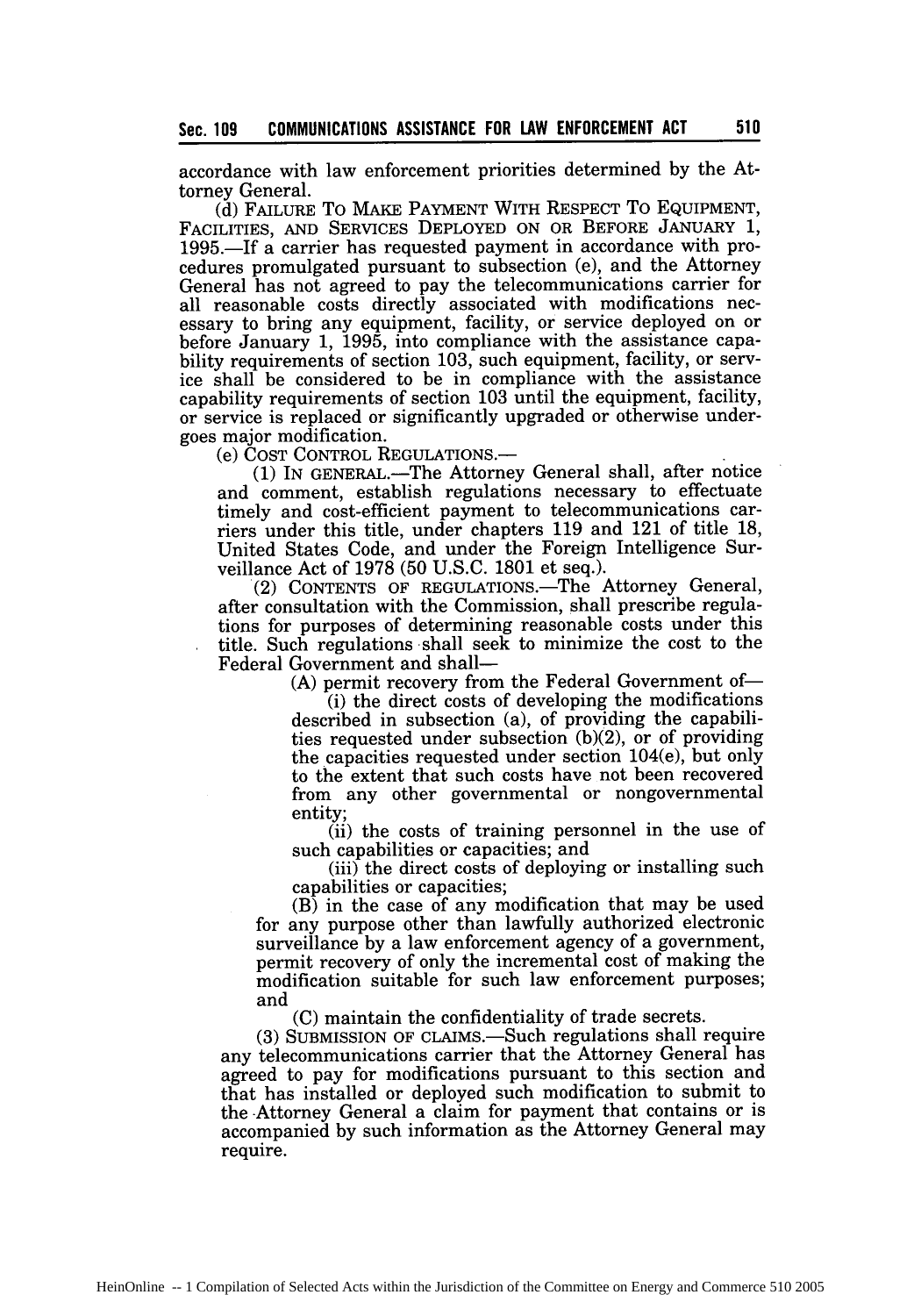## **SEC. 110. [47 U.S.C. 1009] AUTHORIZATION OF APPROPRIATIONS.**

There are authorized to be appropriated to carry out this title a total of **\$500,000,000** for fiscal years **1995, 1996, 1997,** and **1998.** Such sums are authorized to remain available until expended.

**SEC. 111.** [47 **U.S.C. 1001 note] EFFECTIVE DATE.**

(a) IN GENERAL.-Except as provided in subsection **(b),** this title shall take effect on the date of enactment of this Act.

(b) ASSISTANCE CAPABILITY **AND SYSTEMS** SECURITY AND INTEG-RITY REQUIREMENTS.-Sections 103 and 105 of this title shall take effect on the date that is 4 years after the date of enactment of this Act.

## **SEC. 112. [47 U.S.C. 1010] REPORTS.**

(a) REPORTS BY THE ATTORNEY GENERAL.-

(1) IN GENERAL.-On or before November 30, 1995, and on or before November 30 of each year thereafter, the Attorney General shall submit to Congress and make available to the public a report on the amounts paid during the preceding fiscal year to telecommunications carriers under sections 104(e) and 109.

(2) CONTENTS.-A report under paragraph (1) shall include-

(A) a detailed accounting of the amounts paid to each carrier and the equipment, facility, or service for which the amounts were paid; and

(B) projections of the amounts expected to be paid in the current fiscal year, the cirriers to which payment is expected to be made, and the equipment, facilities, or services for which payment is expected to be made.

(b) REPORTS BY THE COMPTROLLER GENERAL.-

(1) On or before April 1, 1996, the Comptroller General of the United States, and every two years thereafter, the Inspector General of the Department of Justice, shall submit to the Congress a report, after consultation with the Attorney General and the telecommunications industry- (A) describing the type of equipment, facilities, and

services that have been brought into compliance under this title; and

(B) reflecting its analysis of the reasonableness and cost-effectiveness of the payments made by the Attorney General to telecommunications carriers for modifications necessary to ensure compliance with this title.

(2) COMPLIANCE COST ESTIMATES.-A report under para- graph (1) shall include findings and conclusions on the costs to be incurred by telecommunications carriers to comply with the assistance capability requirements of section 103 after the effective date of such section 103, including projections of the amounts expected to be incurred and a description of the equipment, facilities, or services for which they are expected to be incurred.

[Title II made amendments to title 18, Unites States Code.]

[Title III made amendments to the Communications Act of 1934.]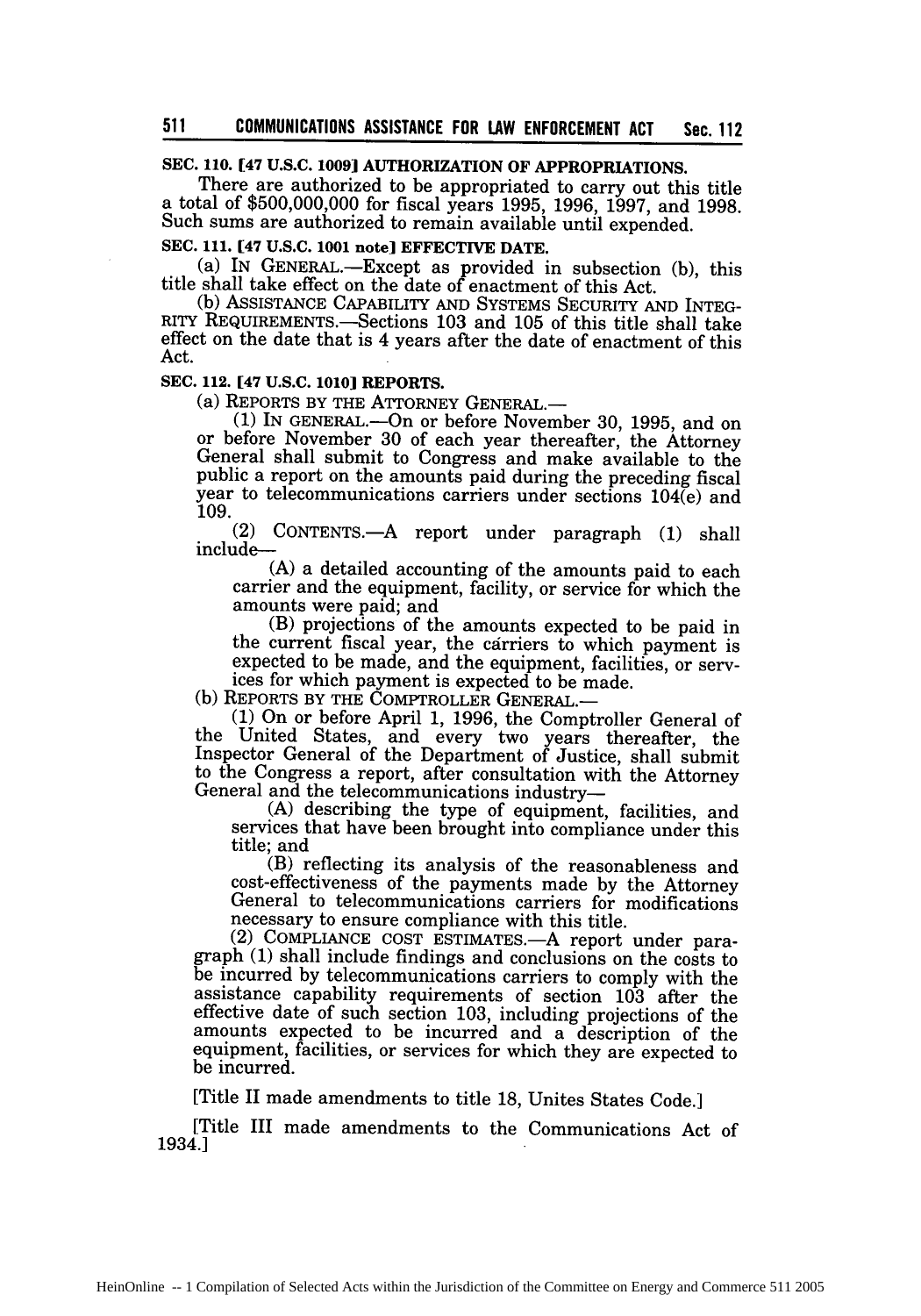## TITLE IV-TELECOMMUNICATIONS CARRIER COMPLIANCE PAYMENTS

#### **SEC. 401. [47 U.S.C. 10211 DEPARTMENT OF JUSTICE** TELECOMMUNI-**CATIONS CARRIER COMPLIANCE FUND.**

(a) **ESTABLISHMENT** OF FUND.-There is hereby established in the United States Treasury a fund to be known as the Department of Justice Telecommunications Carrier Compliance Fund (hereafter referred to as "the Fund"), which shall be available without fiscal year limitation to the Attorney General for making payments to telecommunications carriers, equipment manufacturers, and providers of telecommunications support services pursuant to section **109** of this Act.

**(b)** DEPOSITS TO THE FuND.-Notwithstanding any other provision of law, any agency of the United States with law enforcement or intelligence responsibilities may deposit as offsetting collections to the Fund any unobligated balances that are available until expended, upon compliance with any Congressional<sup>1</sup> notification requirements for reprogramming of funds applicable to the appropriation from which the deposit is to be made.

**(c)** TERMINATION.-

**(1)** The Attorney General may terminate the Fund at such time as the Attorney General determines that the Fund is no longer necessary.

(2) Any balance in the Fund at the time of its termination shall be deposited in the General Fund of the Treasury.

**(3) A** decision of the Attorney General to terminate the Fund shall not be subject to judicial review.

**(d)** AVAILABILITY OF FUNDS FOR EXPENDITURE.-Funds shall not be available for obligation unless an implementation plan as set forth in subsection (e) is submitted to each member of the Committees on the Judiciary and Appropriations of both the House of Representatives and the Senate and the Congress does not by law block or prevent the obligation of such funds. Such funds shall be treated as a reprogramming of funds under section 605 of the Department<sup>2</sup> of Commerce, Justice, and State, the Judiciary, and Related Agencies Appropriations Act, 1997, and shall not be available for obligation or expenditure except in compliance with the procedures set forth in that section and this section.

(e) IMPLEMENTATION PLAN.-The implementation plan shall include:

(1) the law enforcement assistance capability requirements and an explanation of law enforcement's recommended interface;

(2) the proposed actual and maximum capacity requirements for the number of simultaneous law enforcement communications intercepts, pen registers, and trap and trace devices that authorized law enforcement agencies may seek to conduct, set forth on a county-by-county basis for wireline services and on a market service area basis for wireless services, and the historical baseline of electronic surveillance activity upon which such capacity requirements are based;

HeinOnline -- 1 Compilation of Selected Acts within the Jurisdiction of the Committee on Energy and Commerce 512 2005

**I** So in law. Probably should be "congressional". <sup>2</sup>**So** in law. Probably should be "Departments".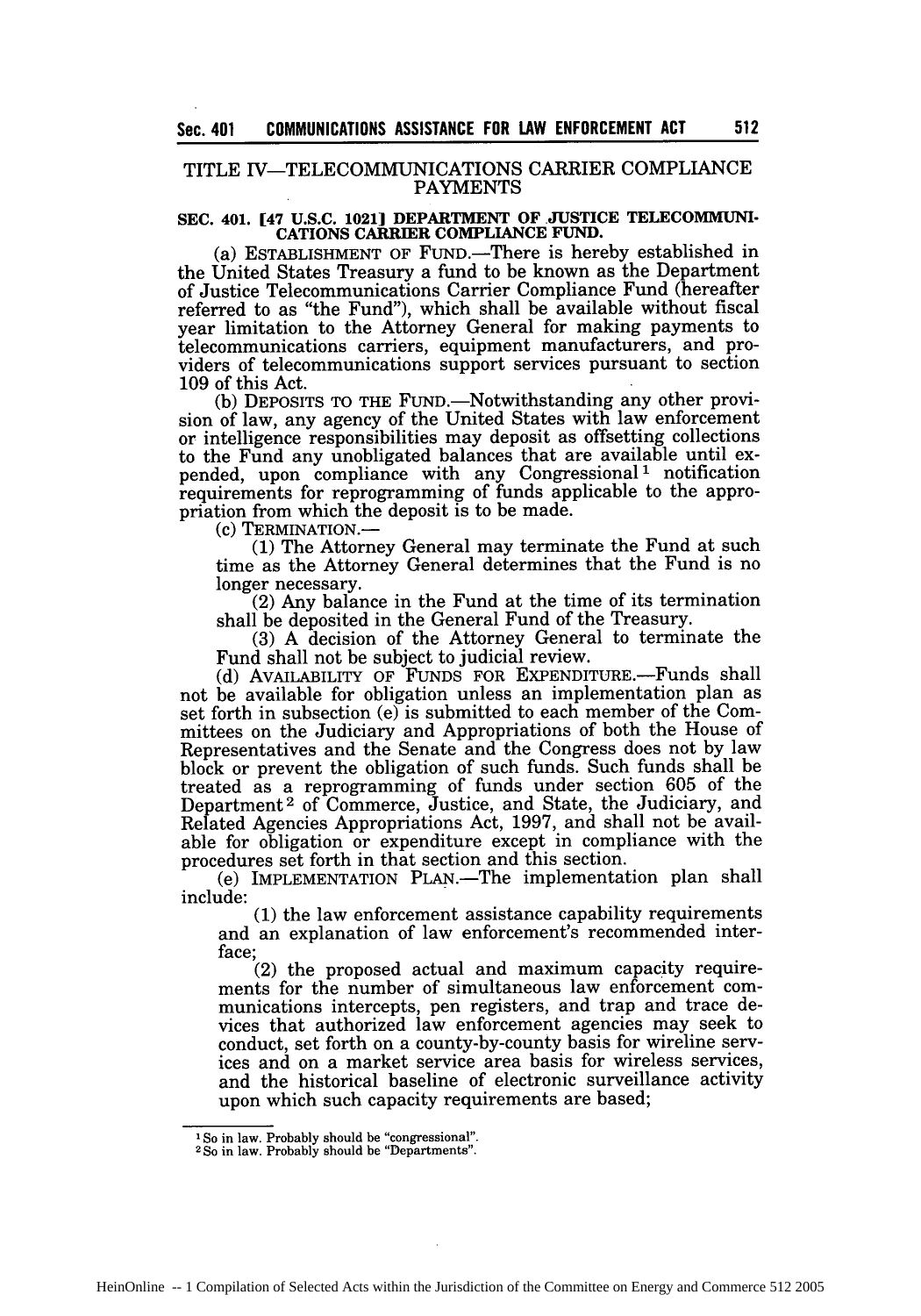(3) a prioritized list of carrier equipment, facilities, and services deployed on or before January 1, 1995, to be modified by carriers at the request of law enforcement based on its investigative needs;

(4) a projected reimbursement plan that estimates the cost for the coming fiscal year and for each fiscal year thereafter, based on the prioritization of law enforcement needs as outlined in **1(3),** of modification by carriers of equipment, facilities and services, installed on or before January 1, 1995.

(f) ANNuAL REPORT TO THE CONGREss.-The Attorney General shall submit to the Congress each year a report specifically detailing all deposits and expenditures made pursuant to 2 this Act in each fiscal year. This report shall be submitted to each member of the Committees on the Judiciary and Appropriations of both the House of Representatives and the Senate, and to the Speaker and minority leader of the House of Representatives and to the majority and minority leaders of the Senate, no later than 60 days after the end of each fiscal year.

<sup>1</sup> Probably should have the word "paragraph" before **"(3)".** <sup>2</sup>Probably should read "to title I of".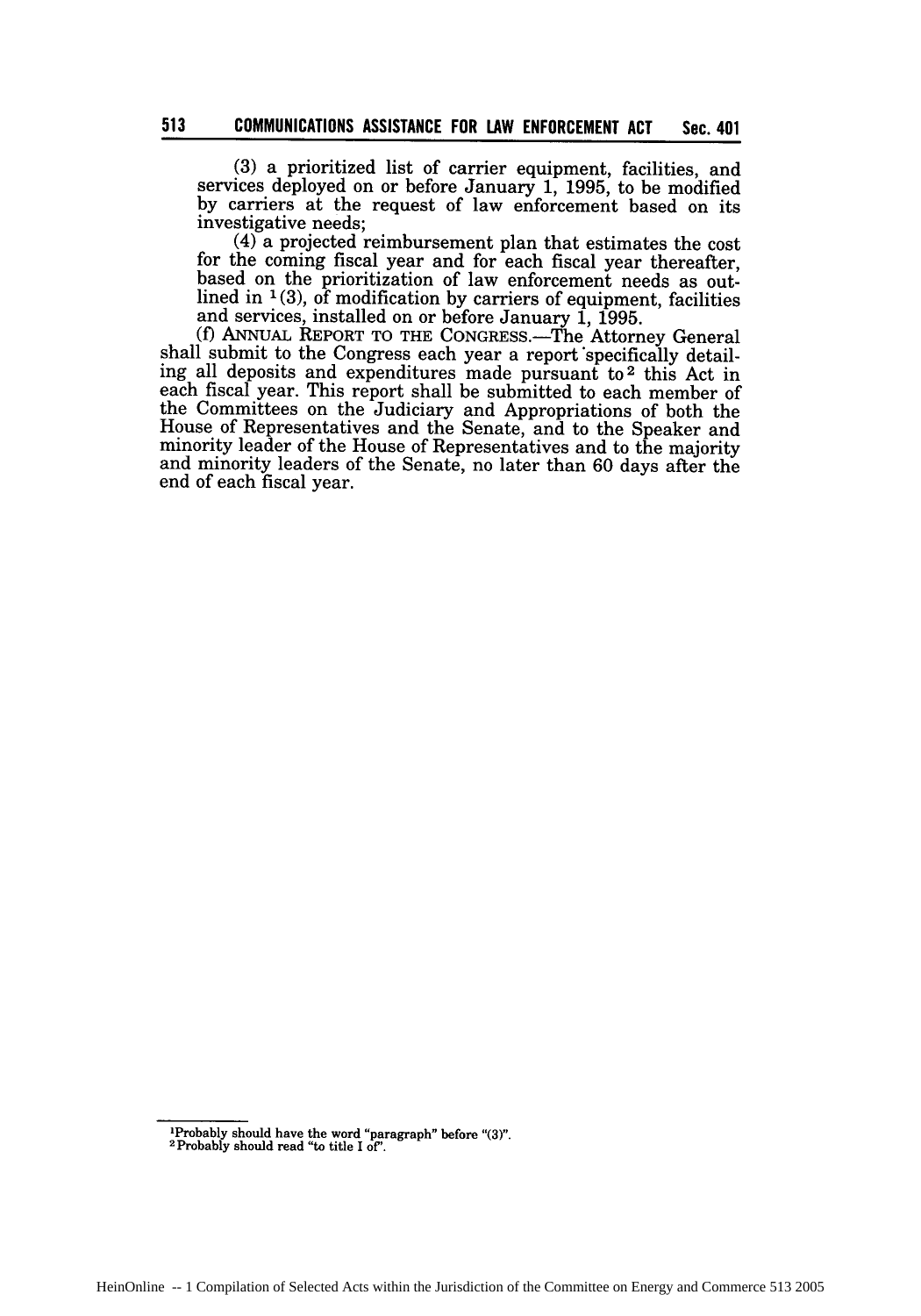HeinOnline -- 1 Compilation of Selected Acts within the Jurisdiction of the Committee on Energy and Commerce 514 2005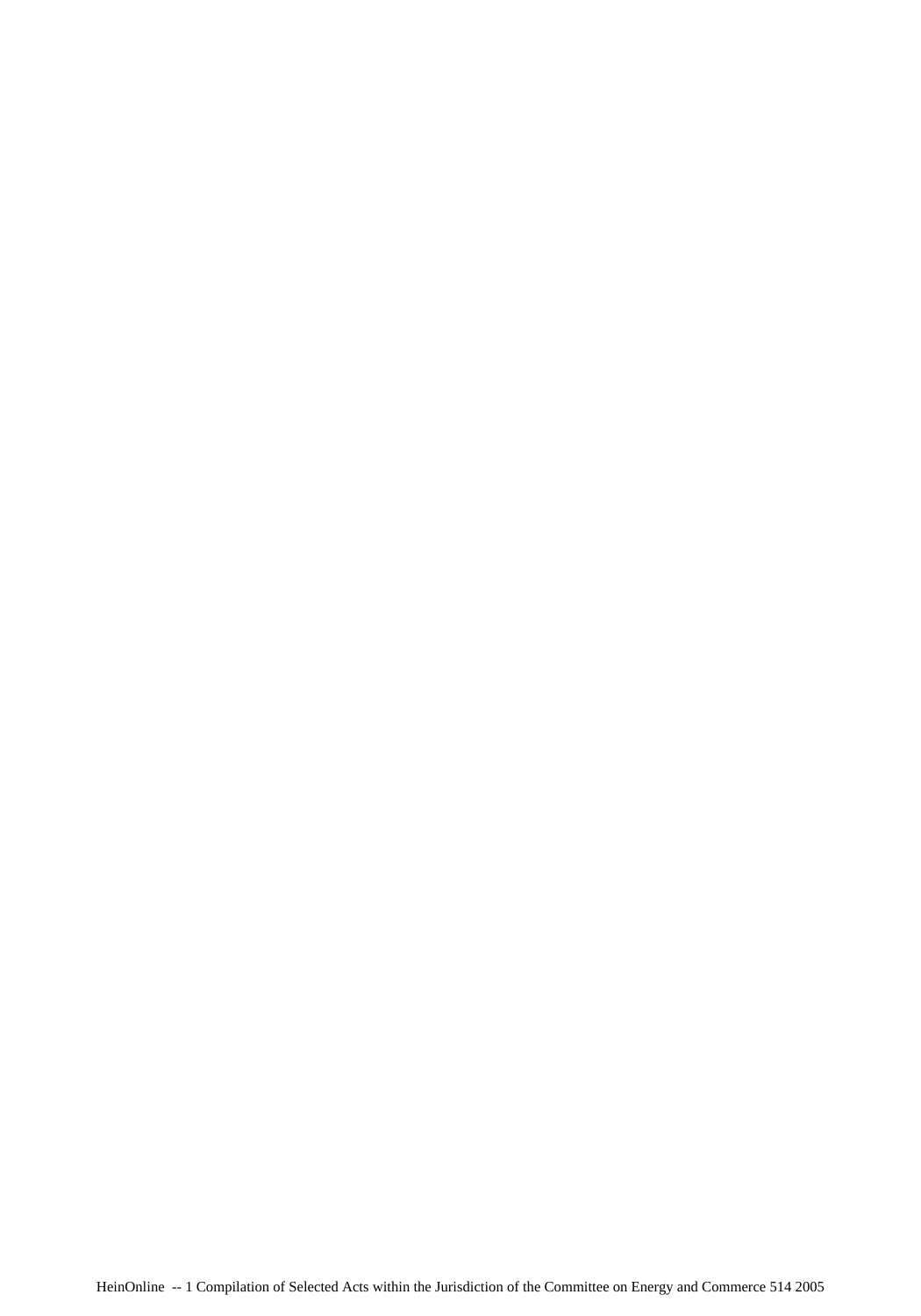## **NATIONAL TELECOMMUNICATIONS AND** INFORMATION ADMINISTRATION ORGANIZATION **ACT**

515

 $\overline{a}$